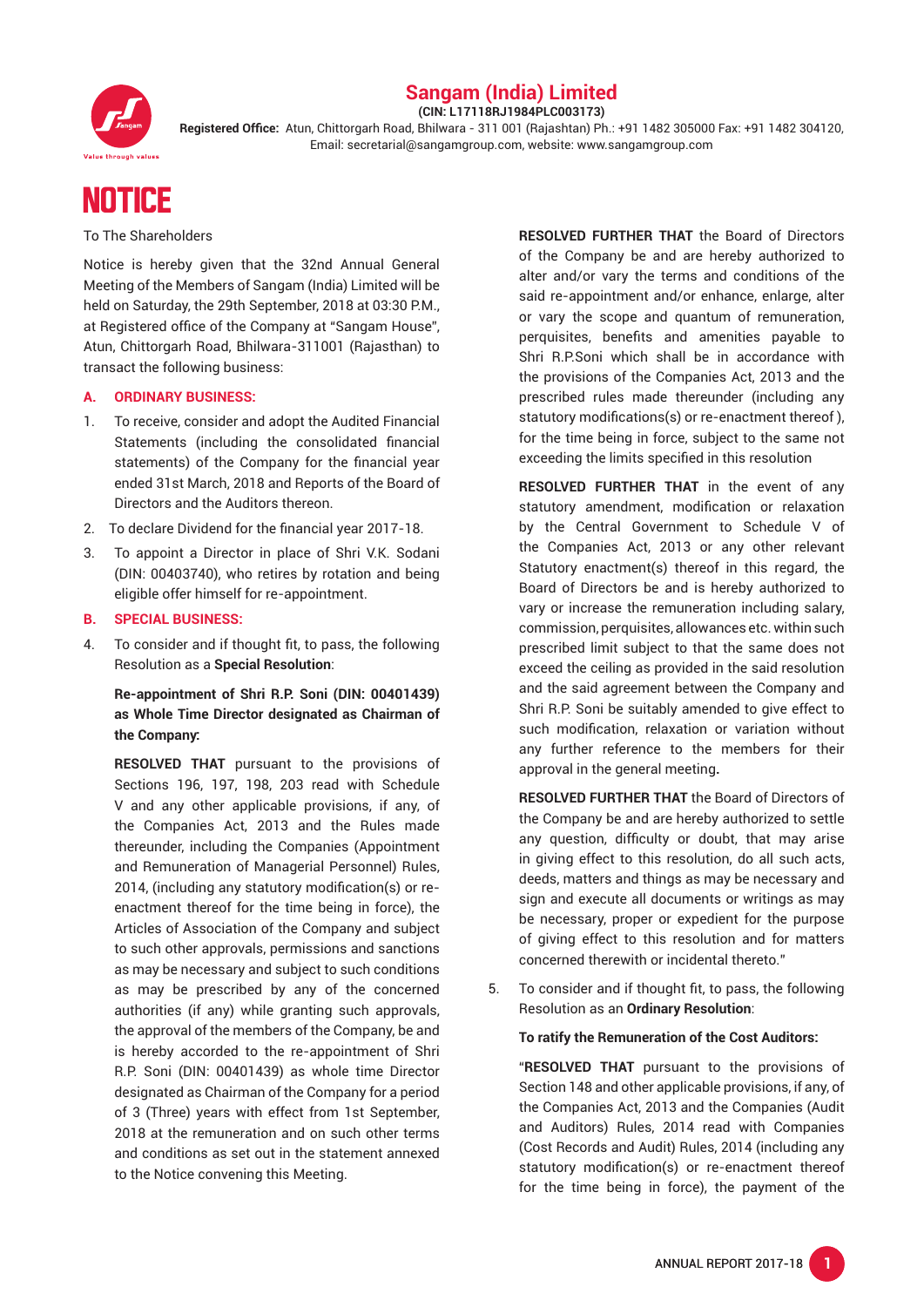



remuneration of ₹ 1,00,000/- (Rupees One Lakhs only) plus applicable GST and reimbursement of actual out of pocket expenses to M/s K.G. Goyal & Co., Cost Accountant (Firm Registration No. 000017), who were appointed by the Board of Directors of the Company, to conduct the audit of the cost records of all the units of the Company for the financial year 2018-19 be and is hereby ratified.

 **RESOLVED FURTHER THAT** the Board of Directors and/ or the Company Secretary, be and are hereby authorized to settle any question, difficulty or doubt, that may arise in giving effect to this resolution and to do all such acts, deeds and things as may be necessary, expedient and desirable for the purpose of giving effect to this resolution."

> **By Order of the Board of Directors For Sangam (India) Limited** Anil Jain  *(CFO & Company Secretary)*

> > M.No. F-3147

Place: Atun, Chittorgarh road Bhilwara, (Raj.) 311001 Date: 9th August, 2018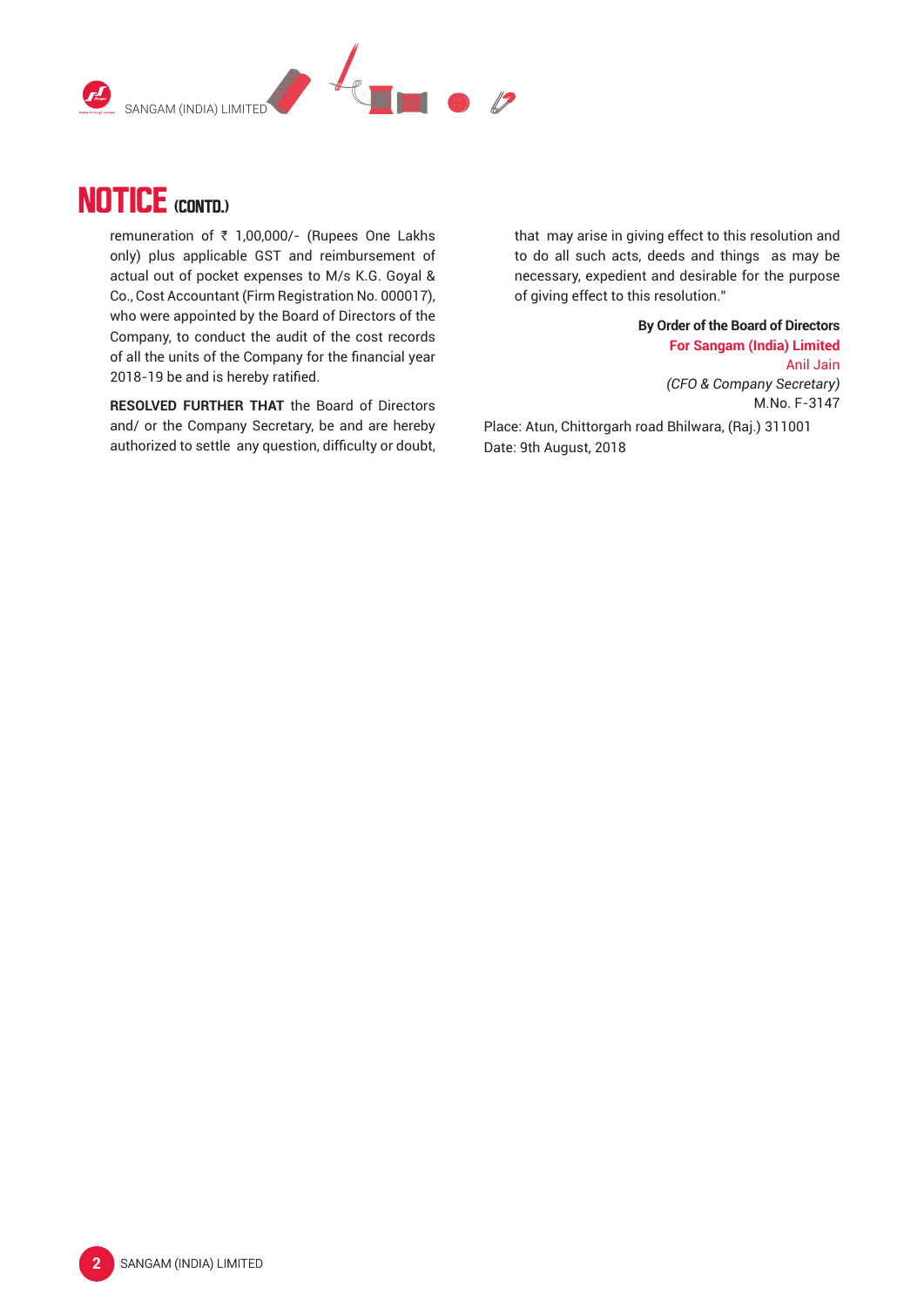

- 1. The explanatory statement pursuant to Section 102 of the Companies Act, 2013 ("the Act") in respect of the business under Item No. 4 and 5 set out above and details as required under SEBI (Listing Obligations and Disclosure Requirements) Regulations, 2015 ("SEBI Listing Regulations") and Secretarial Standard on General Meeting issued by the Institute of Company Secretaries of India in respect of Directors seeking re-appointment at this Annual General Meeting are annexed hereto.
- **2. A member entitled to attend and vote at the meeting is entitled to appoint a Proxy to attend and vote on a poll instead of himself and such proxy need not be a member of the Company. Pursuant to Section 105 of the Act, a person can act as proxy on behalf of members not exceeding fifty (50) and holding in the aggregate not more than 10% of the total share capital of the Company carrying voting rights may appoint a single person and such person cannot act as a proxy for any other person or shareholder.**

**The instrument of proxy, in order to be effective, should be duly stamped, completed and signed and must be deposited at the registered office of the Company not less than 48 hours before the time for holding the aforesaid meeting.**

- 3. During the period beginning 24 hrs. before the time fixed for the commencement of the AGM and until the conclusion of the meeting, a member would be entitled to inspect the proxies lodged during the business hours of the Company, provided that not less than three days of notice in writing is given to the Company.
- 4. Corporate members intending to send their authorized representatives to attend the Meeting are requested to send to the Company a certified copy of the Board Resolution authorizing their representative to attend and vote on their behalf at this Meeting.
- 5. Members/ proxies/ authorised representatives should bring the duly filled attendance slip enclosed herewith to attend the meeting.
- 6. The Company's Register of members and share transfer books shall remain closed from Saturday the 22nd September, 2018 to Saturday the 29th September, 2018 (both days inclusive) to decide the entitlement of shareholders for the payment of dividend in accordance with the recommendation of the Board of Directors.
- 7. Members are requested to:
	- a. Notify the change in address if any, with Pin Code numbers immediately to the Company (in case of shares held in physical mode).
	- b. Quote their Regd. Folio Number/DP and Client ID Nos. in all their correspondence with the Company or its Registrar and Share Transfer Agent ("RTA").
- 8. Members are requested to address all their correspondence including demat/remat applications, request for share transfers, intimation of change of address and other correspondence to the Company's RTA.
- 9. The Register of Directors and Key Managerial Personnel (KMP) and their shareholding and Register of Contracts or Arrangements in which Directors are interested, maintained under Sections 170 and 189 of the Companies Act, 2013 respectively will be available for inspection by the members at AGM.
- 10. All documents referred to in the accompanying notice are open for inspection at the registered office of the Company in all working days except Saturday and holidays, between 11.00 A.M. to 1.00 P.M. up to the date of Annual General Meeting.
- 11. The dividend as recommended by the Board of Directors for the year ended 31st March, 2018, if declared at the meeting will be paid after 29th September, 2018 to those members:
	- a. Whose names appear as the beneficial owners at the end of the business hours on Friday, 21st September, 2018 in the list of beneficial owners to be furnished by depositories (NSDL & CDSL) in respect of the shares held in electronics form; and
	- b. Whose names appear as members on the Company's register of members on Friday, 21st September, 2018 after giving effect to valid transfer requests, received on or before Friday, 21st September, 2018.
- 12. Investors holding the shares in physical form should provide the National Electronic Clearing Service (NECS) mandate to the Company and investors holding the shares in demat form should ensure that correct and updated particulars of their bank account are available with the Depository Participant (DP). This would facilitate in receiving direct credits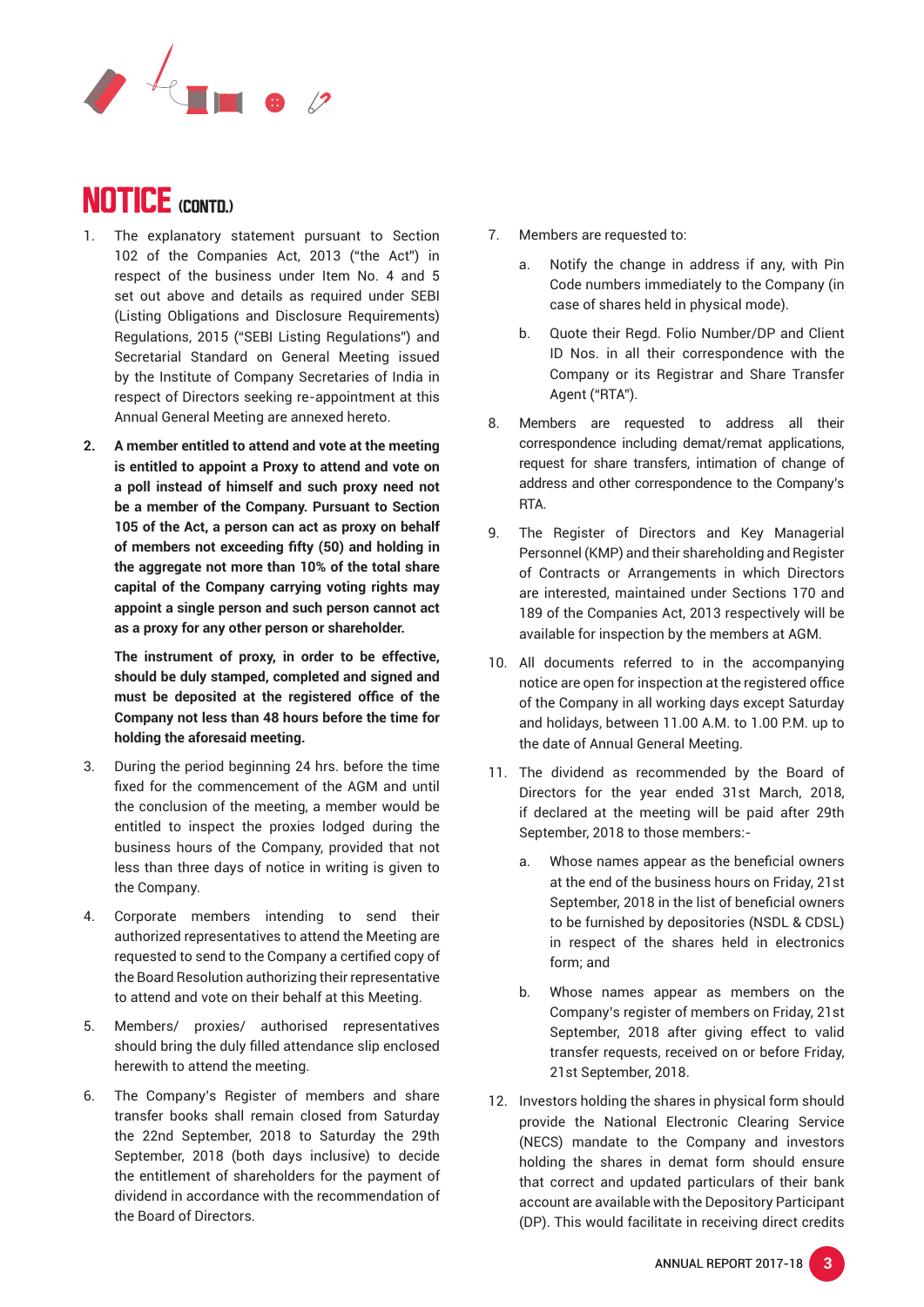

of dividends, refunds etc., from companies and avoid postal delays and loss in transit. Investors must update their new bank account numbers allotted after implementation of Core Banking Solution(CBS) to the Company in case of shares held in physical form and to the DP in case of shares held in demat form.

13. In terms of section 124(5) of the Companies Act, 2013, dividend amount for the year ended 31st March, 2011 remaining unclaimedfor a period of 7 years shall become due for transfer to the Investor Education and Protection Fund (IEPF) established by the Central Government.

 Further, in terms of section 124(6) of the Act, in case of such shareholders whose dividends are unpaid/ unclaimed for a continuous period of seven years, the corresponding shares shall be transferred to the IEPF demat account.

 Members who have not claimed dividends in respect of the financial years from 2010-11 onwards are requested to approach the Company/Bighshares Services Private Limitedfor claiming the same as early as possible, to avoid transfer of the relevant shares to the IEPF demat account.

- 14. As per the provisions of Section 72 of the Act, facility for making nomination is available for the members in respect of the shares held by them. Members holding shares in single name and who have not yet registered their nomination are requested to register the same by submitting Form No. SH-13,if member desires to cancel the earlier nomination and record fresh nomination, he/she may submit the same Form No. SH-14. Members holding shares in physical form are requested to submit the forms to the Company.
- 15. The Securities and Exchange Board of India (SEBI) has mandated the submission of Permanent Account Number (PAN) by every participant in securities market. Members holding shares in electronic form are, therefore, requested to submit the PAN to their Depository Participants with whom they are maintaining their Demat Accounts. Members holding shares in physical form can submit their PAN details to the Company along with the proof thereof.
- 16. Electronic copy of the Annual Report for the financial year 2017-18 is being sent to all the members, whose email IDs are registered with the Company/

Depository Participant(s) for communication purposes unless any member has requested for a hard copy of the same. For members who have not registered their email address, physical copies of the Annual Report for the financial year 2017-18 is being sent in the permitted mode.

- 17. To support the "Green Initiative" Members who have not registered their e-mail addresses are required to register the same with the Company/Depository. Members may note that this Notice and the Annual Report 2017-18 will also be available on the Company's website viz. www.sangamgroup.com.
- 18. Voting Options

Voting through electronic means:

- (i) In compliance with provisions of Section 108 of the Companies Act, 2013, Rule 20 of the Companies (Management and Administration) Rules, 2014 as amended and regulation 44 of the Listing Regulations, the Company is pleased to provide members facility to exercise their right to vote on resolutions proposed to be considered at the Annual General Meeting (AGM) by electronic means and the business may be transacted through e-Voting Services. The facility of casting the votes by the members using an electronic voting system from a place other than venue of the AGM ("remote e-voting") will be provided by Central Depository Services (India) Limited (CDSL)..
- (ii) The facility for voting through ballot paper shall be made available at the AGM and the members attending the meeting who have not cast their vote by remote e-voting shall be able to exercise their right at the meeting through ballot paper.
- (iii) The members who have cast their vote by remote e-voting prior to the AGM may also attend the AGM but shall not be entitled to cast their vote again.
- **(iv) The instructions for members for voting electronically are as under:-**
	- (i) The voting period begins on 25th September, 2018 (9:00 am) and ends on 28th September, 2018 (5:00 pm). During this period shareholders' of the Company, holding shares either in physical form or in dematerialized form, as on the cut-off date 22nd September, 2018 may cast their vote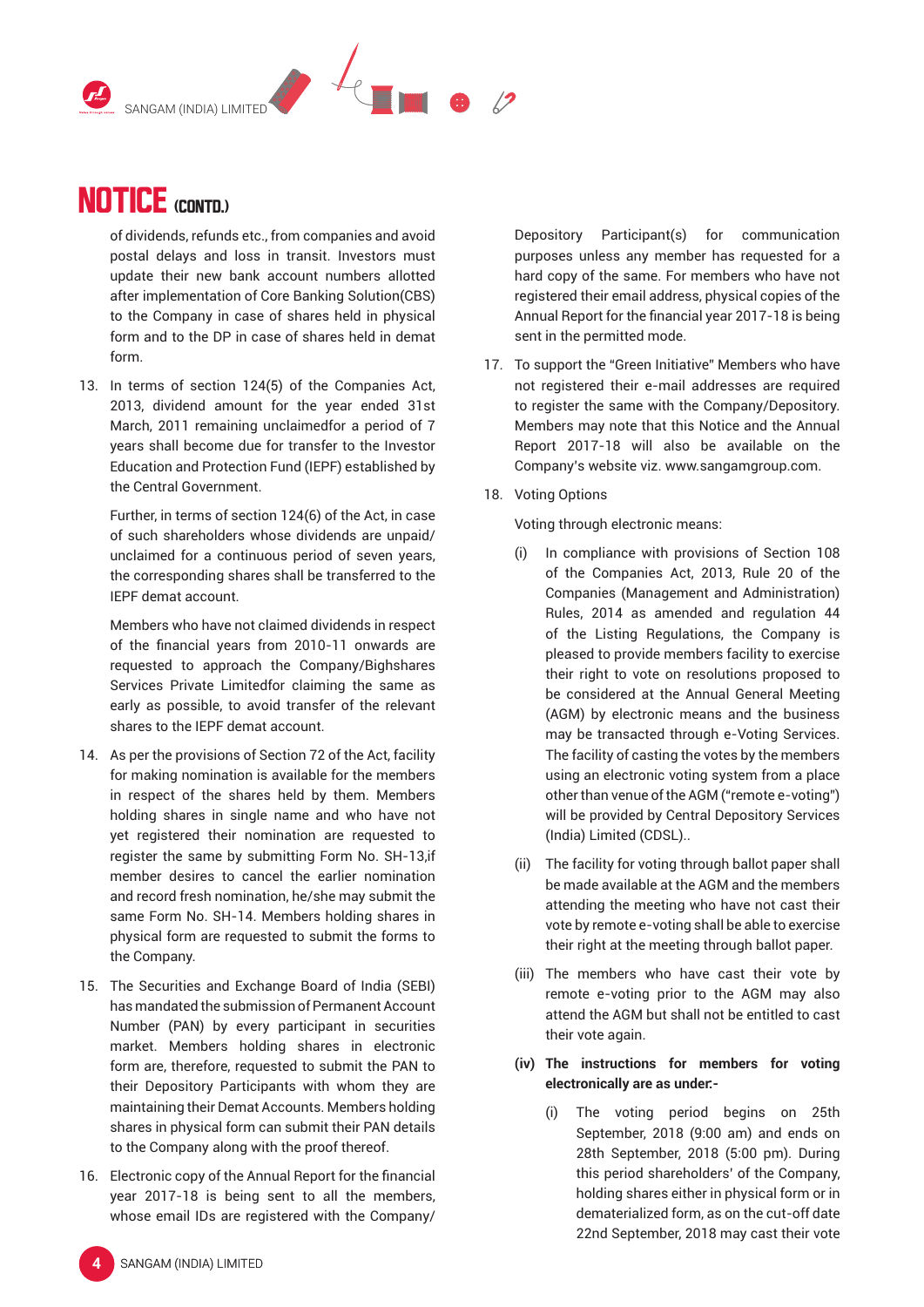

electronically. The e-voting module shall be disabled by CDSL for voting thereafter.

- (ii) Log on to the e-voting website www. evotingindia.com
- (iii) Click on Shareholders
- (iv) Now Enter your User ID
	- a. For CDSL: 16 digits beneficiary ID,
	- b. For NSDL: 8 Character DP ID followed by 8 Digits Client ID.
	- c. Members holding shares in Physical Form should enter Folio Number registered with the Company.
- (v) Next enter the Image Verification as displayed and Click on Login.
- (vi) If you are holding shares in demat form and had logged on to www.evotingindia.com and voted on an earlier voting of any company, then your existing password is to be used.
- (vii) If you are a first time user follow the steps given below:

| For Members holding shares in Demat Form and<br><b>Physical Form</b> |                                                                                                                                                                                                                                                                                                           |  |  |
|----------------------------------------------------------------------|-----------------------------------------------------------------------------------------------------------------------------------------------------------------------------------------------------------------------------------------------------------------------------------------------------------|--|--|
| <b>PAN</b>                                                           | Enter your 10 digit alpha-numeric PAN<br>issued by Income Tax Department<br>(Applicable for both demat shareholders<br>as well as physical shareholders)                                                                                                                                                  |  |  |
|                                                                      | Members who have not updated their<br>PAN with the Company/Depository<br>Participant are requested to use the<br>first two letters of their name and<br>the 8 digits of the sequence number<br>(refer serial no. printed on the name<br>and address sticker/Postal Ballot<br>Form/mail) in the PAN field. |  |  |
|                                                                      | In case the sequence number is less<br>than 8 digits enter the applicable<br>number of 0's before the number<br>after the first two characters of the<br>name in CAPITAL letters. E.g. If your<br>name is Ramesh Kumar with serial<br>number 1 then enter RA00000001 in<br>the PAN field.                 |  |  |

Dividend Bank Details **OR** Date of Birth (DOB) Enter the Dividend Bank Details or Date of Birth (in dd/mm/yyyy format) as recorded in your demat account or in the Company records in order to login.

- If both the details are not recorded with the depository or company please enter the member id / folio number in the Dividend Bank details field as mentioned in instruction (iv).
- (viii) After entering these details appropriately, click on "SUBMIT" tab.
- (ix) Members holding shares in physical form will then reach directly the Company selection screen. However, members holding shares in demat form will now reach 'Password Creation' menu wherein they are required to mandatorily enter their login password in the new password field. Kindly note that this password is to be also used by the demat holders for voting for resolutions of any other company on which they are eligible to vote, provided that company opts for e-voting through CDSL platform. It is strongly recommended not to share your password with any other person and take utmost care to keep your password confidential.
- (x) For Members holding shares in physical form, the details can be used only for e-voting on the resolutions contained in this Notice.
- (xi) Click on the EVSN for the relevant Sangam (India) Limited on which you choose to vote.
- (xii) On the voting page, you will see "RESOLUTION DESCRIPTION" and against the same the option "YES/NO" for voting. Select the option YES or NO as desired. The option YES implies that you assent to the Resolution and option NO implies that you dissent to the Resolution.
- (xiii) Click on the "RESOLUTIONS FILE LINK" if you wish to view the entire Resolution details.
- (xiv) After selecting the resolution you have decided to vote on, click on "SUBMIT". A confirmation box will be displayed. If you wish to confirm your vote, click on "OK", else to change your vote, click on "CANCEL" and accordingly modify your vote.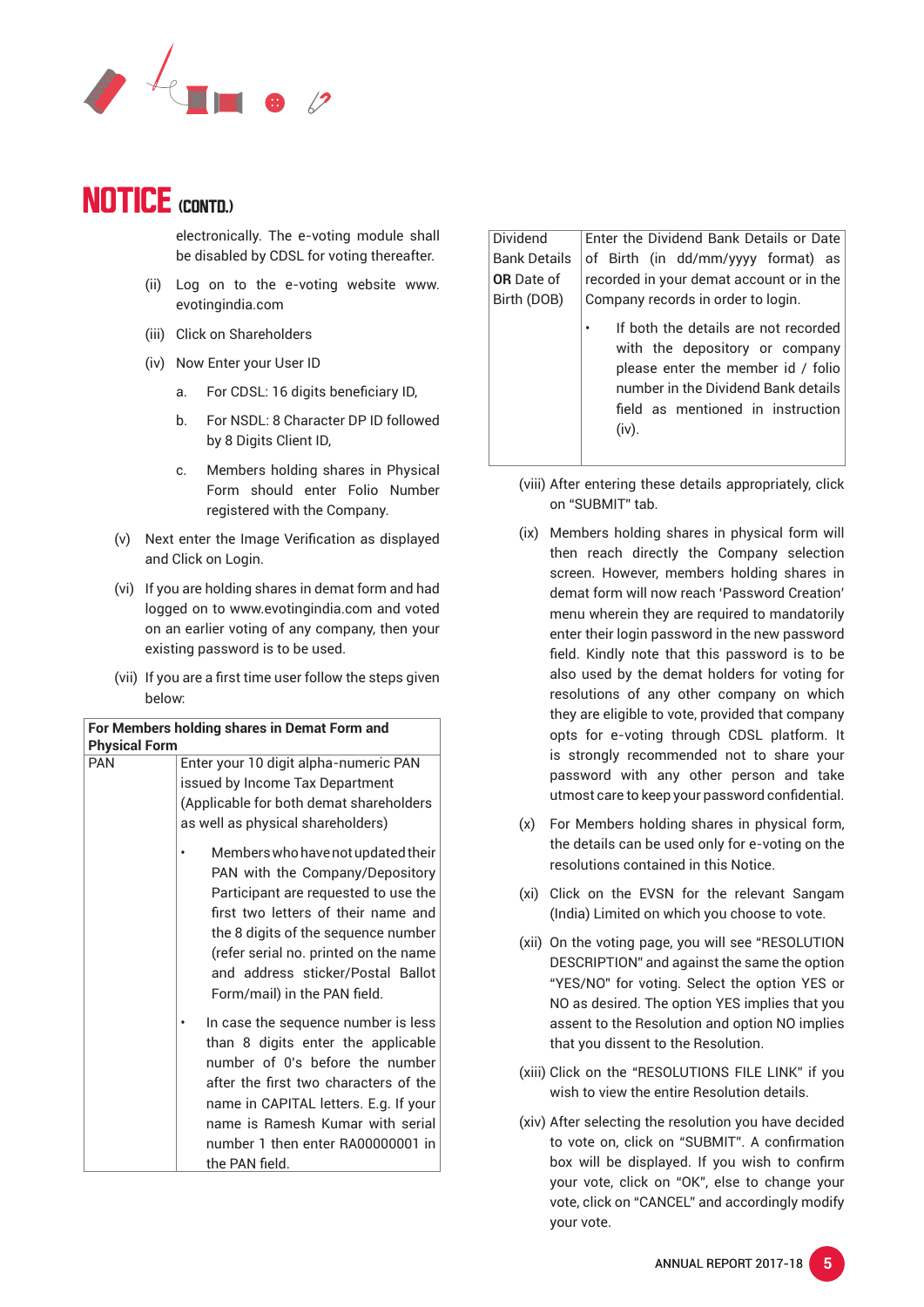

- (xv) Once you "CONFIRM" your vote on the resolution, you will not be allowed to modify your vote.
- (xvi) You can also take out print of the voting done by you by clicking on "Click here to print" option on the Voting page.
- (xvii) If Demat account holder has forgotten the changed password then Enter the User ID and the image verification code and click on Forgot Password & enter the details as prompted by the system.
- (xviii) Shareholders can also cast their vote using CDSL's mobile app m-Voting available for android based mobiles. The m-Voting app can be downloaded from Google Play Store. Apple and Windows phone users can download the app from the App Store and the Windows Phone Store respectively. Please follow the instructions as prompted by the mobile app while voting on your mobile.

### **(xix) Note for Non – Individual Shareholders and Custodians**

- Non-Individual shareholders (i.e. other than Individuals, HUF, NRI etc) and Custodian are required to log on to www. evotingindia.com and register themselves as Corporates.
- A scanned copy of the Registration Form bearing the stamp and sign of the entity should be emailed to helpdesk.evoting@ cdslindia.com.
- After receiving the login details a Compliance User should be created using the admin login and password. The Compliance User would be able to link the account(s) for which they wish to vote on.
- The list of accounts linked in the login should be mailed to helpdesk.evoting@ cdslindia.com and on approval of the accounts they would be able to cast their vote.
- A scanned copy of the Board Resolution and Power of Attorney (POA) which they have issued in favour of the Custodian, if any, should be uploaded in PDF format in the system for the scrutinizer to verify the same.

(xx) In case you have any queries or issues regarding e-voting, you may refer the Frequently Asked Questions ("FAQs") and e-voting manual available at www.evotingindia.com, under help section or write an email to helpdesk.evoting@ cdslindia.com.

In case of members receiving the physical copy:

- (A) Please follow all steps from sl. no. (i) to sl. no. (xix) above to cast vote.
- (B) The voting period begins on 25th September, 2018 (09:00 am) and ends on 28th September, 2018 (05:00 pm). During this period shareholders' of the Company, holding shares either in physical form or in dematerialized form, as on the cut-off date 22nd September, 2018 may cast their vote electronically. The e-voting module shall be disabled by CDSL for voting thereafter.

 In case you have any queries or issues regarding e-voting, you may refer the Frequently Asked Questions ("FAQs") and e-voting manual available at www. evotingindia.com under help section or write an email to helpdesk.evoting@ cdslindia.com.

- (v) A member may participate in the AGM even after exercising his right to vote through remote e-voting but shall not be allowed to vote again at the AGM.
- (vi) The voting rights of members shall be in proportion to their shares of the paid up equity share capital of the Company as on the cut-off date of 22nd September, 2018.
- (vii) A person, whose name is recorded in the register of members or in the register of beneficial owners maintained by the depositories as on the cut-off date only shall be entitled to avail the facility of remote e-voting as well as voting at the AGM through ballot paper.
- (viii) CS Manoj Maheshwari, Practicing Company Secretary (Membership No. FCS-3355) has been appointed for as the Scrutinizer for providing facility to the members of the Company to scrutinize the polling at Annual General Meeting and remote e-voting process in a fair and transparent manner.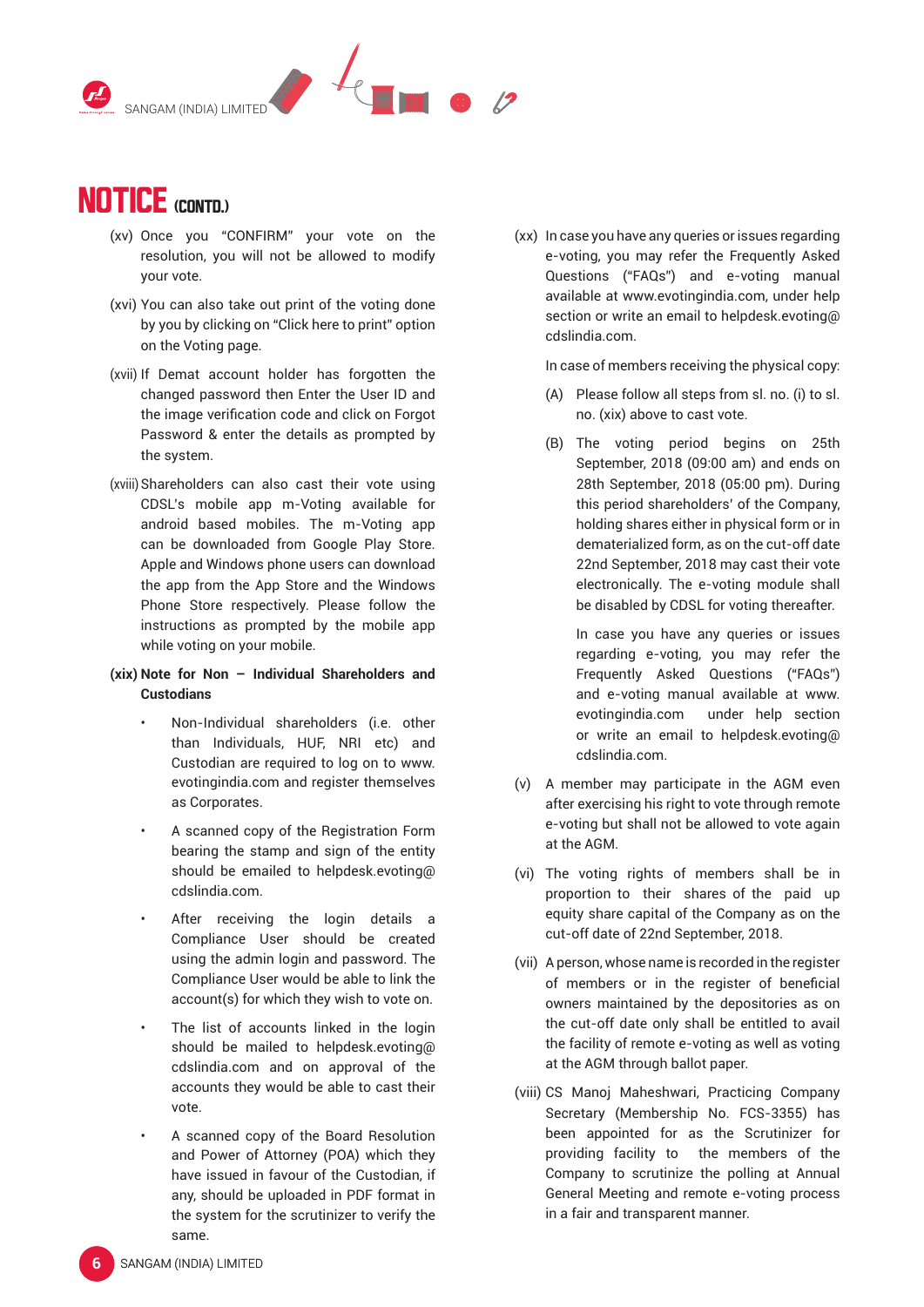

- (ix) The Chairman shall, at the AGM, at the end of discussion on the resolutions on which voting is to be held, allow voting with the assistance of scrutinizer, by use of Ballot Paper for all those members who are present at the AGM but have not cast their votes by availing the remote e-voting facility.
- (x) The Scrutinizer shall after the conclusion of voting at the general meeting, will first count the votes cast at the meeting and thereafter unblock the votes cast through remote e-voting in the presence of at least two witnesses not in the employment of the Company and shall make, not later than 48 hours of the conclusion

### **EXPLANATORY STATEMENT PURSUANT TO SECTION 102 OF THE COMPANIES ACT, 2013 ITEM NO. 4:**

Shri R.P. Soni was appointed as Whole-time Director designated as chairman of the Company for a period of three year w.e.f. 01st September, 2015 on remuneration and perquisites set out in the resolution passed at the 29th Annual General Meeting of the Company held on 30th September, 2015.

On the recommendation of Nomination and Remuneration Committee of the Board, the Board of Directors of the Company in their meeting held on dated 9th August, 2018 has approved the re-appointment of Shri R.P. Soni as Whole-time Director designated as Chairman of the Company for a period of three year effective from 01st September, 2018, subject to the approval of the shareholders.

Section 196(3) read with schedule V of the Companies Act, 2013, provides that a person,who has attained the age of 70 years, can be appointed as a Whole time Director, if approved by the members by passing a special resolution.

Keeping in view that Shri R.P. Soni has rich and varied experience of more than 31 years in the textile industry and has been leading and guiding the operations of the Company, over a long period of time, it would be in the interest of the Company to continue the employment of Shri R.P. Soni as a Whole-time Director designated as Chairman of the Company. The Board is confident about Shri R.P. Soni being able to function and discharge his duties in an able and competent manner.

Shri R.P. Soni is a B.Sc., Diploma in Civil Engineering and has extensive working experience of about 34 years in Textile Industry. He was Junior Engineer in Irrigation Department of the AGM, a consolidated scrutinizer's report of the total votes cast in favour or against, if any, to the Chairman or a person authorized by him in writing, who shall countersign the same and declare the result of the voting forthwith.

(xi) The Results declared along with the report of the Scrutinizer shall be placed on the website of the Companywww.sangamgroup.com and on the website of CDSL immediately after the declaration of result by the Chairman or a person authorized by him in writing. The results shall also be immediately forwarded to the Stock Exchange(s) where equity shares of the Company are listed.

in 1964 for 13 years. He is also Managing Trustee of Smt. Kesar Bai Soni Charitable Trust, which runs a 100 beded facility Hospital namely Smt. Kesarbai Soni Hospital. Shri Badri Lal Soni Charitable Trust,established with a view to provide Technical and Management education to the youths of the Region and is running an University, namely, Sangam University.

Shri R.P. Soni also associated with Engineers Association, Bhilwara, Shree Aditya Vikram Birla Memorial Vyapaar Sahyog Kendra, Chennai, P.H.D. Chamber of Commerce and Industries, Confederation of Indian Textile Industry, New Delhi, Synthetic Weaving Mills Association, Mewar Chamber of Commerce & Industries, Rajasthan Chamber of Commerce and Industries, Indian Agro Industries Foundation, Pune and FICCI, New Delhi.

Shri R.P. Soni was also the President, Rajasthan Pradeshik Maheshwari Sabha, President, Harni Mahadev Vikas Samiti, Bhilwara, Vice President, Patron, Manav Seva Sansthan, Bhilwara, Member (WC) Akhil Bhartiya Maheshwari Seva Sadan, Pushkar, Trustee, Shri Krishna Das Jajoo Smarak Trust, Kolkata, Founder Member & Trustee, Shri AdityaVikram Birla Memorial Vyapar Sahayog Kendra, Chennai, Trustee, Giriraj Dharan Maheshwari Seva Trust, Vrindavan, President, Akhil Bharat Varshiya Maheshwari Maha Sabha,Senior Vice President (National), All India Vaish Federation, New Delhi, Director, Advisory Board Pacific College, Udaipur, Affiliated to MLS University, Udaipur, Director, Advisory Board Pacific Institute of Management, Udaipur Affiliated toMLS University, Udaipur & Approved by AICTE, New Delhi, Member, Governing Body, MLV Textile & Engineering College, Bhilwara (Nominated by Government of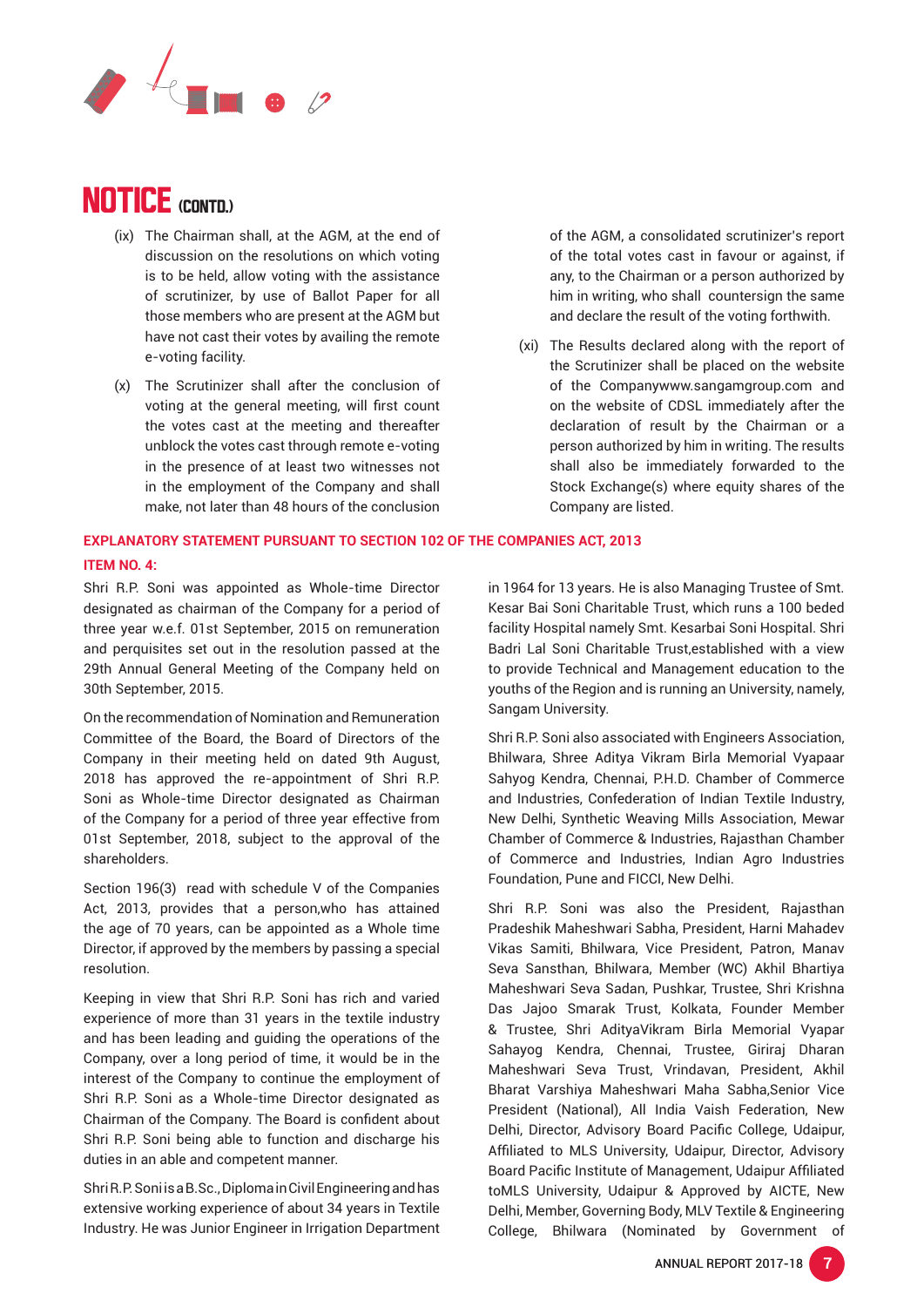



Rajasthan) and manymore.

During 31 years of tenure of Shri R.P. Soni at Sangam India, he has served as Project Head, Plant Head and Business Head, under his leadership the Company has grown leaps and bounds. Shri R.P. Soni would be responsible for the overall business operations and affairs of the Company.

Shri R.P. Soni is the Chairman of CSR Committee and Stakeholders' Relationship Committee and the Members of Nomination & Remuneration Committee and Audit Committee of the Board of Directors of the Company.

In view of the substantial time and effort required to be spent by the Chairman in the affairs relating to the Company, the Board of Directors upon recommendation of Nomination and Remuneration Committee of the Board at their meeting held on 9th August, 2018 have re-appointed Shri R. P. Soni as Whole time Director designated as Chairman of the Company. The said appointment shall be valid for a period of 3 (Three) years with effect from 1st September, 2018.

The remuneration and terms and conditions of appointment of Shri R.P. Soni, as approved and recommended by the Nomination & Remuneration Committee of the Board of Directors of the Company in pursuance to the Schedule V of the Companies Act, 2013 is as under:

#### **Basic Salary**

₹ 13,00,000/- per month w.e.f. 01.09.2018 which shall be increased every year as approved by the Board of Directors.

#### **Commission**

Commission upto 1% of Net Profit as computed in the manner laid down in the Companies Act, 2013.

#### **Perquisite**

- a. Suitable residential accommodation, free of cost with all facilities, amenities and services (including gas, electricity, water and furnishing). In case he does not opt for company provided accommodation at any time, he shall be paid house rent allowance of a sum not exceeding 30% of his basic salary. The expenditure incurred by the Company on gas, electricity, water and furnishings provided to him shall be evaluated as per the Income-tax Rules, 1962.
- b. Reimbursement of all medical expenses incurred,including premium paid on health insurance policies,whether in India or abroad, for self and

family including hospitalization.

- c. Personal accident insurance premium not to exceed ₹10,000/- per annum.
- d. Servant allowance not exceeding  $\bar{\tau}$  60,000/- per annum.
- e. Club fees payable subject to a maximum of two clubs except entrance and life membership fees.
- f. Encashment of leave at the end of his tenure as per policy of the Company.
- g. Contribution to provided fund, superannuation fund or annuity fund and any other retirement benefits as per policy of the Company.
- h. Gratuity payable should not exceed half month's salary of each completed year of the service.
- i. Leave travel concession for self and family once in a year any where. The total cost to the Company shall not exceed one month's salary per year or three month's salary in a period of three years.
- j. Free use of the Company's car along with the driver, personal use of car shall be billed by the Company.
- k. Apart from the remuneration as aforesaid, Shri R. P. Soni, Chairman shall also be entitled to reimbursement of such expenses as are genuinely and actually incurred inefficient discharge of his duties in connection with the business of the Company.
- l. Such other perquisites and allowances in accordance with the rules of the Company or as may be agreed to by the Board of Directors and Shri R. P. Soni.

#### **NOTES**

- For the purpose of perquisites stated herein above, family means the spouse and dependents children.
- No sitting fees shall be paid to Shri R. P. Soni, Chairman for attending the Meetings of Board of Directors or any committee thereof.
- Shri R. P. Soni shall be liable to retire by rotation as a Director, subject to the provisions of Section 152 of the Companies Act, 2013.
- Subject to provisions of Section 197 of the Companies Act,2013, (including any statutory modification or reenactment there of, for the time being in force) the Board of Directors of the Company may alter/vary the terms and conditions of the said appointment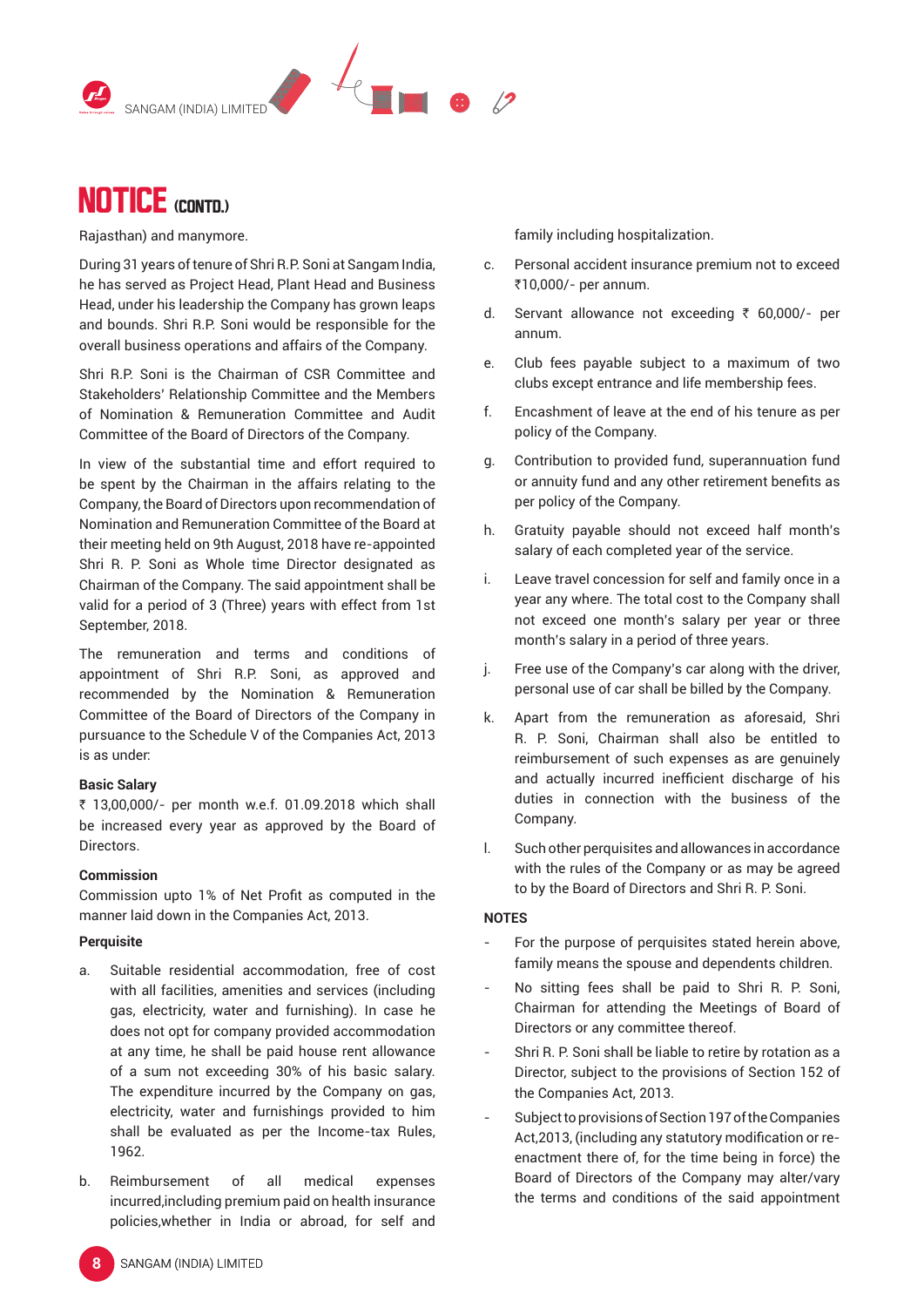

from time to time, at its discretion.

- Such alteration or variation, in terms however, shall note xceed the limits specified in Schedule V of the Companies Act, 2013.
- The term of appointment will be effective for a period of three years from the date of his appointment.
- Where in any financial year, the Company has no profits are inadequate, the foregoing amount of remuneration and benefits shall be paid to Shri R. P. Soni, Chairman, subject to the applicable provisions of Schedule V of the said Act.
- Shri R. P. Soni will perform the duties and exercise the powers, which from time to time may be assigned to or vested in him by the Board of Directors of the Company.
- Either party giving the other party three-months prior notice in writing to that effect may terminate the agreement.

#### **Minimum Remuneration**

In the event of any loss or inadequacy of profits in any financial year during his tenure, the Company shall remunerate the Chairman by way of salary, perquisites or allowances as specified above, subject to the applicable limit as stipulated in Schedule V of the Companies Act, 2013.

Shri R. P. Soni, satisfies all the conditions as set out in Part Iof Schedule V referred to in Section 196 of the Companies Act, 2013 for being eligible to be appointed as a whole time director (designated as "Chairman") of the Company. He is not disqualified from being appointed as a Director in terms of Section 164 of the Companies Act, 2013.

In the opinion of the Board of Directors, the appointment of Shri R.P. Soni as whole time director designated as Chairman is in the best interest of the Company and accordingly, Board of Directors recommend the Resolution set out in Item No. 4 for approval of the Members.

The foregoing may be treated as an abstract of the draft agreement for the appointment of Shri R.P. Soni as a whole-time director designated as Chairman of the Company.

Save and except Shri R.P. Soni and his relatives, namely Shri S. N. Modani, Managing Director and Shri V.K. Sodani, Executive Director being son in law of Shri R.P. Soni, none of the other Directors, Key Managerial Personnel of the Company or their relatives is concerned or interested, financially or otherwise, in the proposed Resolution set

#### out at Item no. 4 of this Notice.

The specified information while seeking approval/consent of the shareholders as required under Part-II of Schedule V of the Companies Act, 2013 is given below:

|    | <b>General Information:</b>                                                                                                                                                  |                                                   |                                                               |            |  |
|----|------------------------------------------------------------------------------------------------------------------------------------------------------------------------------|---------------------------------------------------|---------------------------------------------------------------|------------|--|
| 1. | <b>Nature of Industry</b>                                                                                                                                                    |                                                   | Manufacturing of diversified products viz. Textiles including |            |  |
|    |                                                                                                                                                                              | Yarn, Fabrics and Ready made Garments.            |                                                               |            |  |
| 2. | Date or expected date of commencement of<br>commercial production                                                                                                            | Commercial operations commenced in the year 1984. |                                                               |            |  |
| 3. | In case of new companies, expected date of Not applicable.<br>commencement of activities as per project<br>approved by financial institutions appearing<br>in the prospectus |                                                   |                                                               |            |  |
| 4. | <b>Financial performance based on given indicators</b>                                                                                                                       |                                                   |                                                               |            |  |
|    | <b>Particulars</b>                                                                                                                                                           |                                                   | As per Audited Financial Statement for the year               |            |  |
|    |                                                                                                                                                                              | 31.03.2018                                        | 31.03.2017                                                    | 31.03.2016 |  |
|    | <b>Total Revenue</b>                                                                                                                                                         | 1,67,426                                          | 1,61,698                                                      | 1,52,905   |  |
|    | <b>Total Expenses</b>                                                                                                                                                        | 1,66,161                                          | 1,55,395                                                      | 1,41,827   |  |
|    | Profit before taxation (PBT)                                                                                                                                                 | 1,265                                             | 6,258                                                         | 11,043     |  |
|    | Profit after taxation (PAT)                                                                                                                                                  | 3,045                                             | 5.460                                                         | 7.704      |  |
| 5. | Foreign Investments or Collaborations, if any : Nil                                                                                                                          |                                                   |                                                               |            |  |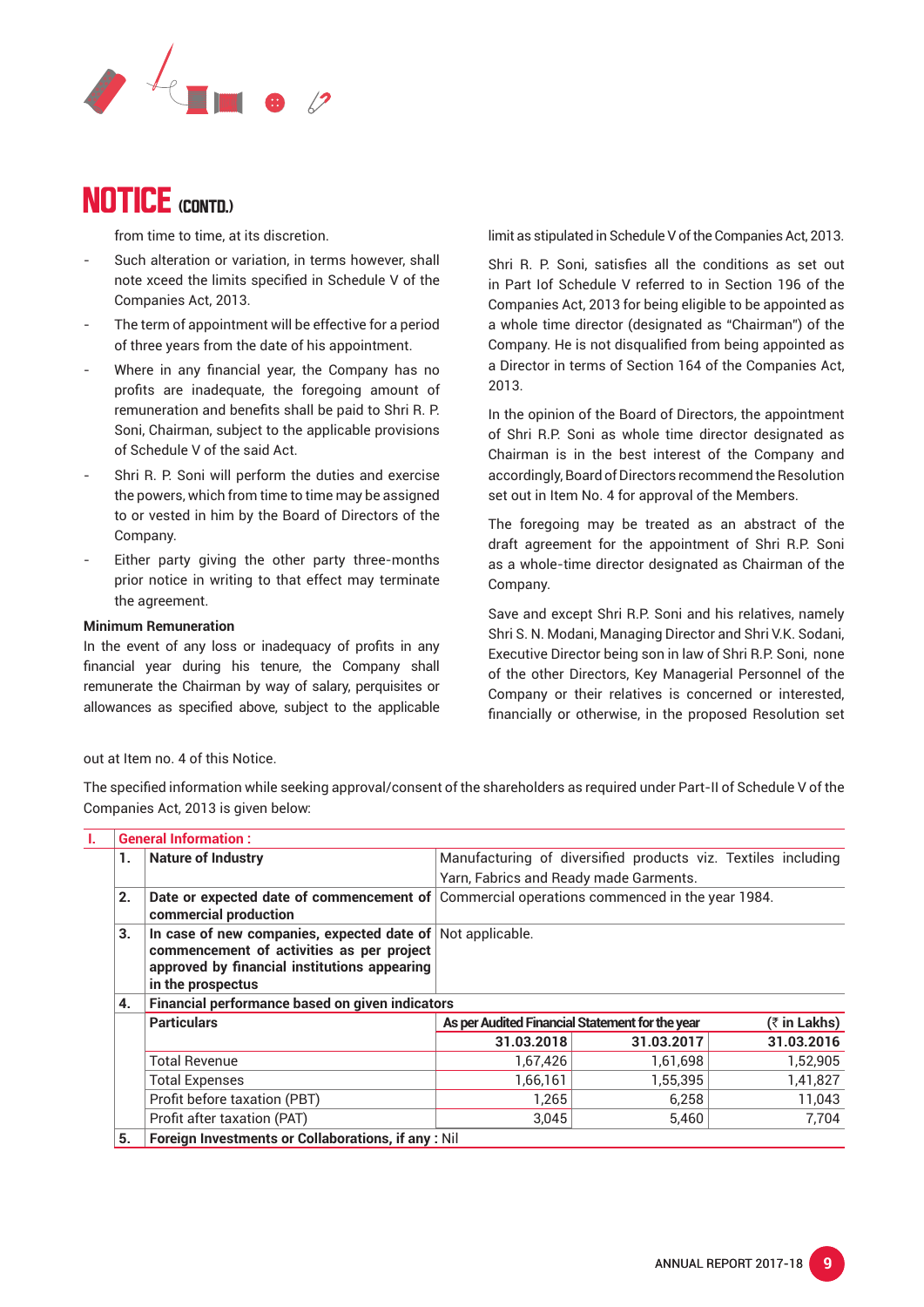



| н. |                | <b>Information about the Appointee</b>       |                                                                                                                                          |                                                                      |  |  |
|----|----------------|----------------------------------------------|------------------------------------------------------------------------------------------------------------------------------------------|----------------------------------------------------------------------|--|--|
|    | 1              | <b>Background details</b>                    | Shri R.P. Soni, aged 73 years holds a Bachelor's degree in Science                                                                       |                                                                      |  |  |
|    |                |                                              | and he is also a Diploma in Civil Engineering. Further, His Director<br>Identification Number is 00401439. He is the Whole-time Director |                                                                      |  |  |
|    |                |                                              |                                                                                                                                          |                                                                      |  |  |
|    |                |                                              |                                                                                                                                          | designated as Chairman of the Company and has rich experience        |  |  |
|    |                |                                              | about the affairs of the Company.                                                                                                        |                                                                      |  |  |
|    | $\mathbf{2}$   | <b>Past remuneration</b>                     | <b>Financial Year</b>                                                                                                                    | <b>Remuneration Paid</b>                                             |  |  |
|    |                |                                              | 2017-18                                                                                                                                  | 215.77 Lakhs                                                         |  |  |
|    |                |                                              | 2016-17                                                                                                                                  | 252.44 Lakhs                                                         |  |  |
|    |                |                                              | 2015-16                                                                                                                                  | 167.90 Lakhs                                                         |  |  |
|    | 3              | <b>Recognition or awards</b>                 | The Company has received various awards and recognition during                                                                           |                                                                      |  |  |
|    |                |                                              | his tenure as a Chairman of the Company.                                                                                                 |                                                                      |  |  |
|    | 4              | Job profile and his suitability              |                                                                                                                                          | He is rendered multifarious services and guidance to the Company     |  |  |
|    |                |                                              |                                                                                                                                          | on a continuous basis, to the tangible advantage of the Company.     |  |  |
|    |                |                                              |                                                                                                                                          | The Company attributes its business performance and growth to        |  |  |
|    |                |                                              |                                                                                                                                          | the leadership, efforts and contribution provided by the Executive   |  |  |
|    |                |                                              |                                                                                                                                          | Chairman, on a sustained and continuous basis. Thus, he is ideally   |  |  |
|    |                |                                              | suited for the job.                                                                                                                      |                                                                      |  |  |
|    | 5              | <b>Remuneration proposed</b>                 | As per Explanatory Statement                                                                                                             |                                                                      |  |  |
|    | 6              | <b>Comparative remuneration profile with</b> | The proposed remuneration is in tune with the current remuneration<br>packages of managerial personnel of companies belonging to the     |                                                                      |  |  |
|    |                | respect to industry, size of the Company,    |                                                                                                                                          |                                                                      |  |  |
|    |                | profile of the position and person           |                                                                                                                                          | similar industry, size and with effective capital comparative to the |  |  |
|    |                |                                              |                                                                                                                                          | company. Further, it is commensurate with the qualification and      |  |  |
|    |                |                                              |                                                                                                                                          | experience of the appointee and in accordance with the highly        |  |  |
|    |                |                                              |                                                                                                                                          | competitive business scenario requiring recognition and reward       |  |  |
|    |                |                                              |                                                                                                                                          | of performance and achievement for retention of best talent and      |  |  |
|    |                |                                              | motivation towards meeting the objectives of the company.                                                                                |                                                                      |  |  |
|    | $\overline{7}$ | Pecuniary relationship directly or           |                                                                                                                                          | Besides the remuneration proposed, Shri R.P. Soni, does not have     |  |  |
|    |                | indirectly with the Company or relationship  | any pecuniary relationship with the Company. Shri S.N. Modani,                                                                           |                                                                      |  |  |
|    |                | with the managerial personnel, if any        | Managing Director & CEO and Shri V.K. Sodani, Whole Time Director                                                                        |                                                                      |  |  |
|    |                |                                              | of the Company are Son in Law of Shri R.P. Soni.                                                                                         |                                                                      |  |  |

| Ш. | <b>Other Information:</b> |                                                                              |                                                                                                                                                                                                                                                                                                                 |  |  |  |
|----|---------------------------|------------------------------------------------------------------------------|-----------------------------------------------------------------------------------------------------------------------------------------------------------------------------------------------------------------------------------------------------------------------------------------------------------------|--|--|--|
|    |                           | <b>Reasons of loss or inadequate profits</b>                                 | Due to economic slowdown and consequent adverse market<br>conditions prevailing, there was lower profitability in textiles.                                                                                                                                                                                     |  |  |  |
|    | $\overline{2}$            | Steps taken or proposed to be taken for<br><i>improvement</i>                | The Company has initiated certain steps such as better product<br>mix, cost control, borrowing at cheaper rates, and improving<br>efficiency etc. Though, the prices of raw materials and products are<br>influenced by external factors, the Company is making all possible<br>efforts to improve the margins. |  |  |  |
|    | 3                         | <b>Expected in crease in productivity and</b><br>profits in measurable terms | The Company is very conscious about improvement in productivity<br>and undertakes constant measures to improve it. However, it is<br>extremely difficult in the present scenario to predict profits in<br>measurable terms.                                                                                     |  |  |  |

## **IV. Disclosures :**

Requisite information has been given under the section on Corporate Governance in the Annual Report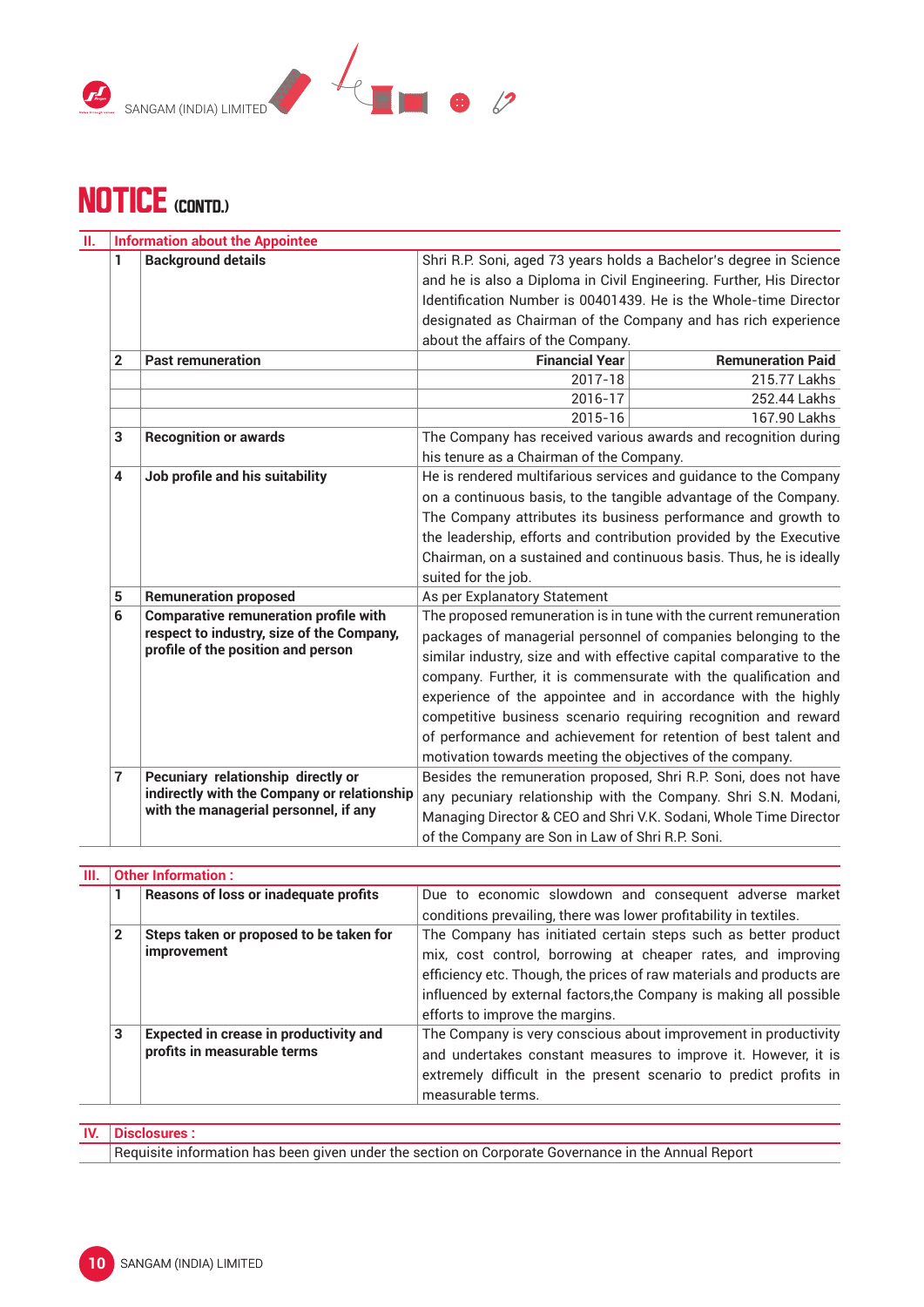



#### **ITEM NO. 5:**

The Board on the recommendation of the Audit Committee has approved the appointment and remuneration of M/s K.G. Goyal & Co, Cost Accountants, Jaipur (Firm Registration No. 000017) to conduct the audit of cost records of the Company's various units respectively for the financial year 2018-19 at a fee of  $\bar{\tau}$  1,00,000/- to M/s K.G. Goyal & Co, subject to TDS, GST etc., as applicable, apart from out of pocket expenses, as remuneration for cost audit services for the financial year 2018-19.

In accordance with the provisions of Section 148 of the Companies Act, 2013 read with the Companies (Audit and Auditors) Rules, 2014, the remuneration payable to the Cost Auditors have to be ratified by the shareholders of the Company Hence, the Members' approval is being sought by way of Ordinary Resolution.

None of the Directors and Key Managerial Personnel of the Company and their relatives is concerned or interested, financial or otherwise in the resolution.

> **By Order of the Board of Directors For Sangam (India) Limited** Anil Jain  *(CFO & Company Secretary)* M.No. F-3147

Place: Atun, Chittorgarh road Bhilwara, (Raj.) 311001 Date: 9th August, 2018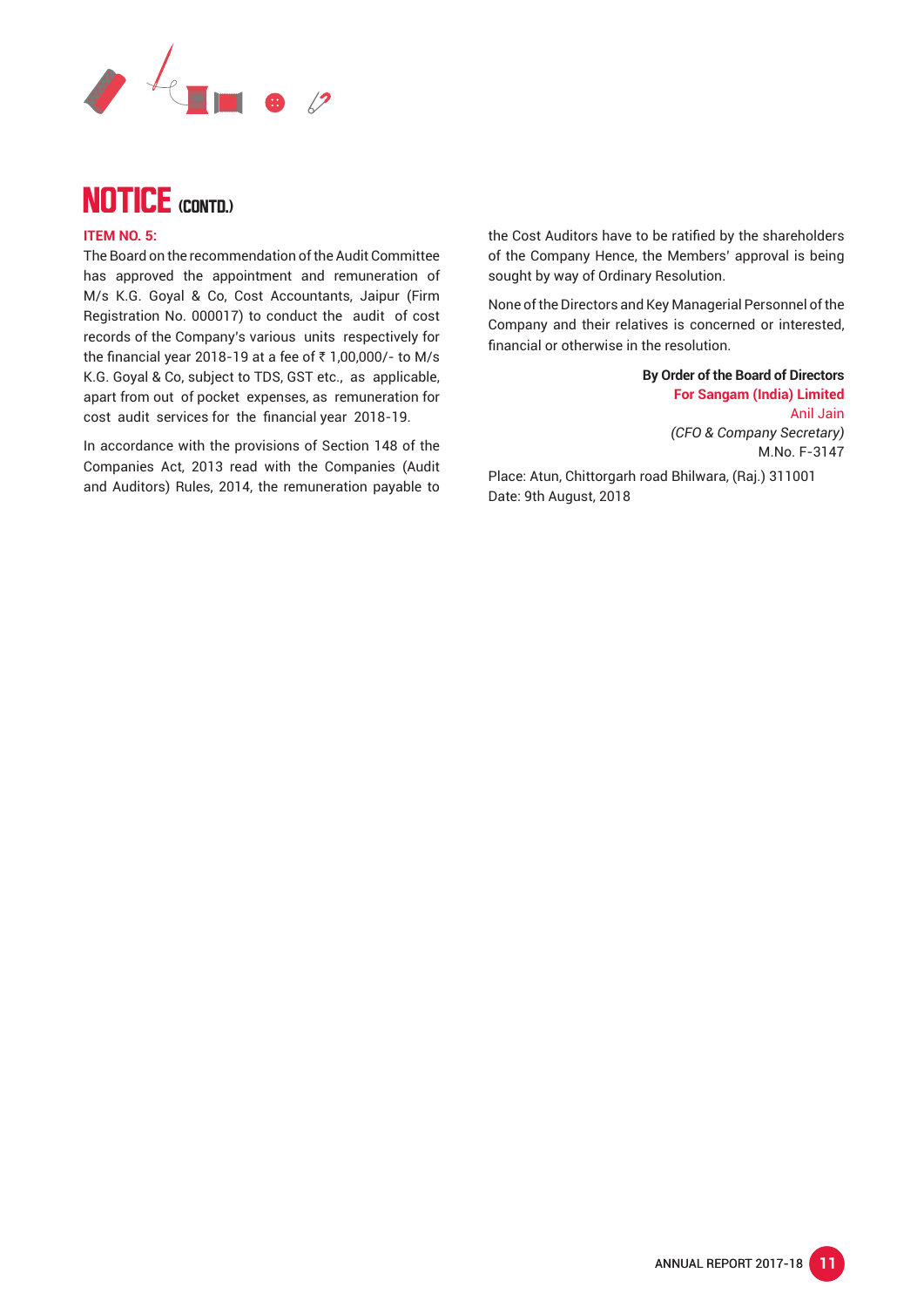



#### **ANNEXURE**

#### **PURSUANT TO REGULATION 36 (3) OF THE SEBI (LISTING OBLIGATIONS AND DISCLOSURE REQUIREMENTS) REGULATIONS, 2015, INFORMATION ABOUT THE DIRECTORS PROPOSED TO BE APPOINTED / RE-APPOINTED IS FURNISHED BELOW:**

| <b>Particular</b>                                  | Shri V.K. Sodani                                                   | Shri R.P. Soni                                                                                        |  |  |
|----------------------------------------------------|--------------------------------------------------------------------|-------------------------------------------------------------------------------------------------------|--|--|
| <b>DIN No.</b>                                     | 00403740                                                           | 00401439                                                                                              |  |  |
| <b>Date of Appointment</b>                         | 01/10/2017                                                         | 01/09/2015                                                                                            |  |  |
| Qualification                                      | B.Com, FCA,                                                        | B.Sc., Diploma in Civil Engineering                                                                   |  |  |
| <b>Expertise in specific functional</b>            | Managing business of PV suiting with                               | He has rich and varied experience more than                                                           |  |  |
| areas                                              | 34 years in textile industry. He was associated                    |                                                                                                       |  |  |
|                                                    | division and seamless garments division.                           | with Engineers Association, Bhilwara, Shree                                                           |  |  |
|                                                    | He is also past president of Mewar                                 | Aditya Vikram Birla Memorial Vyapaar                                                                  |  |  |
|                                                    | Chamber of Commerce & Industry.                                    | Sahyog Kendra, Chennai, P.H.D. Chamber of                                                             |  |  |
|                                                    |                                                                    | Commerce and Industries, Confederation of                                                             |  |  |
|                                                    |                                                                    | Indian Textile Industry, New Delhi, Synthetic                                                         |  |  |
|                                                    |                                                                    | Weaving Mills Association, Mewar Chamber                                                              |  |  |
|                                                    |                                                                    | of Commerce & Industries, Rajasthan                                                                   |  |  |
|                                                    |                                                                    | Chamber of Commerce and Industries, Indian                                                            |  |  |
|                                                    |                                                                    | Agro Industries Foundation, Pune and FICCI,                                                           |  |  |
|                                                    |                                                                    | New Delhi.                                                                                            |  |  |
| Directorship held in other                         | Suchitra Finance & Trading Co. Limited<br>$\overline{\phantom{a}}$ | Sangam Capital Services Limited<br>$\overline{\phantom{a}}$                                           |  |  |
| public companies (excluding<br>foreign companies)  | $\overline{a}$<br>Sangam Lifestyle Ventures Limited                | Sangam E-Com Limited<br>$\overline{\phantom{0}}$                                                      |  |  |
|                                                    | Sangam Infratech Limited<br>$\overline{a}$                         | Sangam Infratech Limited<br>$\frac{1}{2}$                                                             |  |  |
|                                                    |                                                                    | Keti Sangam<br>Infrastructure<br>(India)<br>$\overline{a}$                                            |  |  |
|                                                    |                                                                    | Limited                                                                                               |  |  |
|                                                    |                                                                    | Kalyan Sangam Infratech Limited                                                                       |  |  |
| Membership/Chairmanship                            | <b>Audit Committee - Member</b>                                    | N.A                                                                                                   |  |  |
| of committees of other Indian<br>public Companies  | 1. Suchitra Finance & Trading Co. Limited                          |                                                                                                       |  |  |
|                                                    | Stakeholders Relationship Committee -<br><b>Member</b>             |                                                                                                       |  |  |
|                                                    | 1. Suchitra Finance & Trading Co. Limited                          |                                                                                                       |  |  |
|                                                    | <b>Nomination and Remuneration Committee</b><br>– Member           |                                                                                                       |  |  |
|                                                    | 1. Suchitra Finance & Trading Co. Limited                          |                                                                                                       |  |  |
| Number of share held in the<br><b>Company</b>      | Nil                                                                | 453950                                                                                                |  |  |
| <b>Relationship with other</b><br><b>Directors</b> | N.A                                                                | Shri S.N. Modani, Managing Director & CEO<br>and Shri V.K. Sodani, Executive Director (Son<br>in Law) |  |  |
|                                                    |                                                                    |                                                                                                       |  |  |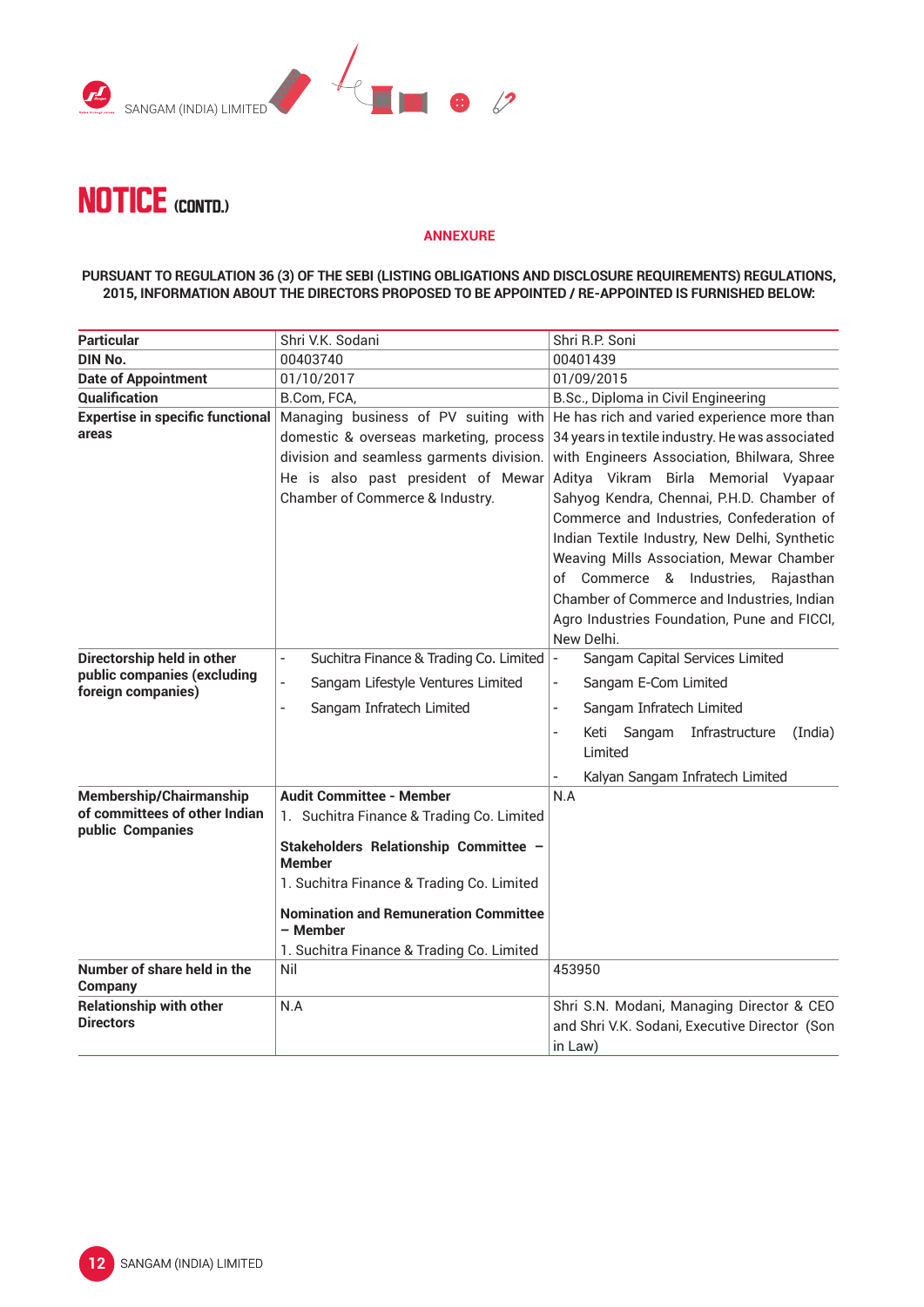

### **(CIN: L17118RJ1984PLC003173)**

**Registered Office:** Atun, Chittorgarh Road, Bhilwara - 311 001 (Rajashtan) Ph.: +91 1482 305000 Fax: +91 1482 304120,

Email: secretarial@sangamgroup.com, website: www.sangamgroup.com

#### **ATTENDANCE SLIP**

| Name of Shareholder(s) |                                                                                                                     |
|------------------------|---------------------------------------------------------------------------------------------------------------------|
| Registered Address     |                                                                                                                     |
|                        |                                                                                                                     |
| Email-id               |                                                                                                                     |
| Folio No./Client ID    |                                                                                                                     |
| ∣DP ID                 |                                                                                                                     |
|                        | I hereby record my presence at the 32nd Annual General Meeting of the Company held on Saturday, the 29th September, |

2018 at 3:30 PM. at "Sangam House", Atun, Chittorgarh Road, Bhilwara-311001 (Rajashtan).

Signature of the Shareholder/ proxy

**NOTE:** Please bring this Attendance Slip to the Meeting and Hand Over at The Entrance Duly Filled in.